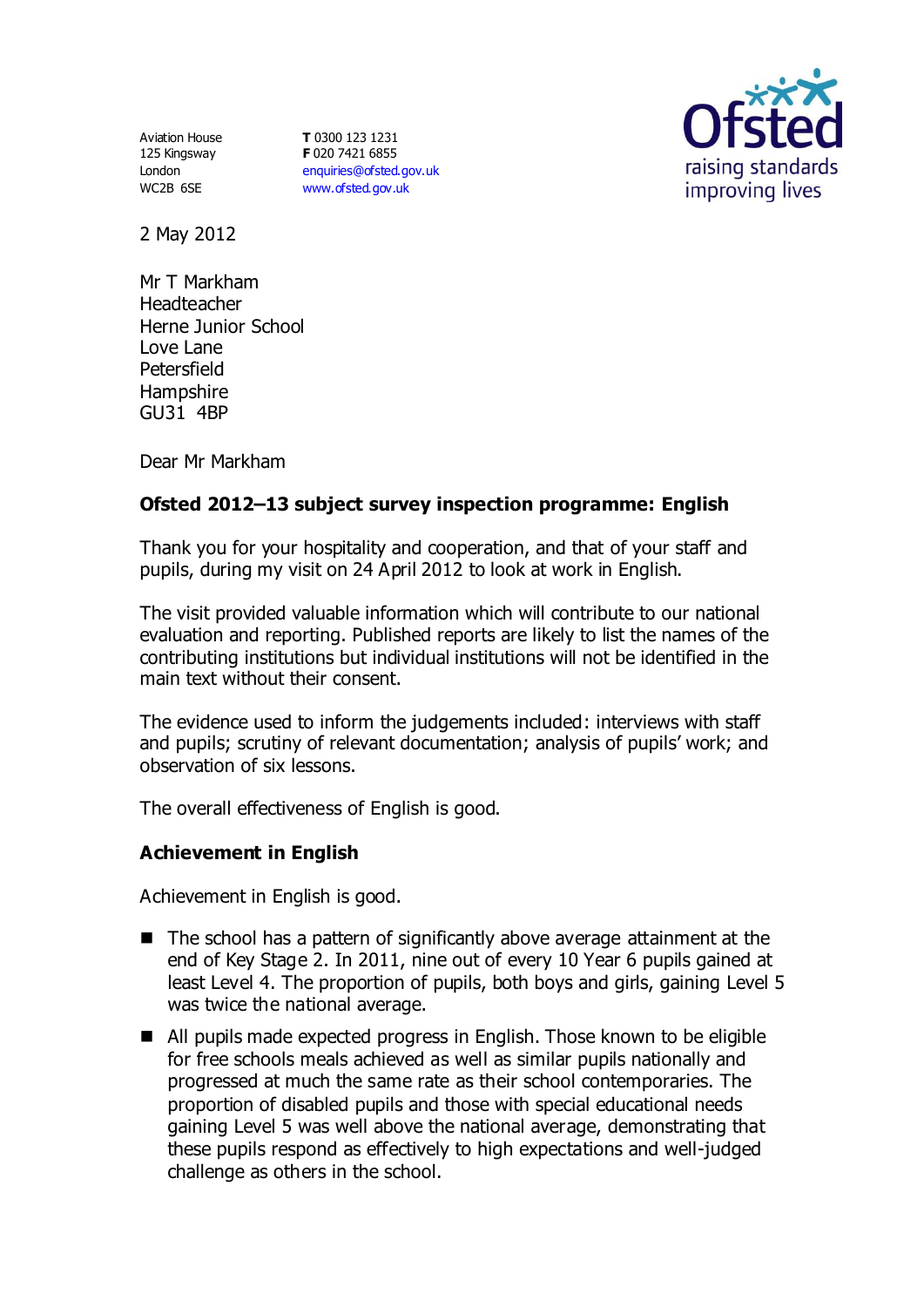- Pupils' work in lessons and in their books reinforces this picture of above average attainment and good progress. Frequent and detailed monitoring of progress, moderated by senior leaders and the local authority, shows pupils across the ability range meeting ambitious targets. A prompt response to signs of weakness in Year 4 writing has had a positive impact.
- Pupils are keen to do well and they enjoy English. 'We all love reading!' agreed Year 5 and Year 6 boys and girls. In each year, most read aloud accurately and with understanding. Pupils are clear about their personal targets and monitor their own progress carefully. As a Year 5 pupil explained, 'We're using our targets. When we show we've met one three times, we then get a new one. You know what you need to do to get better.'
- Those identified as gifted and talented show initiative in driving projects that complement the mainstream curriculum. Year 4 pupils, for example, explained, 'As a group, we decided to challenge ourselves.' Out of this arew *The Weekly Bomb* – a highly effective evocation of an issue of a 1941 newspaper for their area.

# **Quality of teaching in English**

The quality of teaching in English is good.

- **Pupils have justified confidence in their teachers: 'They understand us.'** 'They make learning fun – but they still stick to their task.' Teaching strengths include: enthusiastically shared subject knowledge; a readiness to try new approaches and adapt lesson plans to meet pupils' current priorities; and a lively pace.
- Lessons were also characterised by; generally effective questioning skills; confident use of varied resources; modelling of good practice in speaking and writing; and marking that is thorough and constructive. In a Year 3 class, the teacher and teaching assistant were entertaining and helpful in demonstrating how to put together a sequence of 'freeze frames' with explanations to demonstrate aspects of ancient Egyptian science and technology. Pupils then tackled the task with confidence. They had 'skimmed and scanned' to find the information they needed and debated which items were important enough to be included. Their next challenge was to orchestrate their findings into a coherent presentation.
- Learning is less effective when teachers accept pupils' first responses, rather than challenging them to develop their ideas. While much group work is highly productive, on occasion teachers leave a group unmonitored for too long and pupils become restless or do not engage constructively with the task set. Activities in guided reading sessions do not consistently engage and challenge pupils, especially the more able.

# **Quality of the curriculum in English**

The quality of the curriculum in English is good with outstanding features.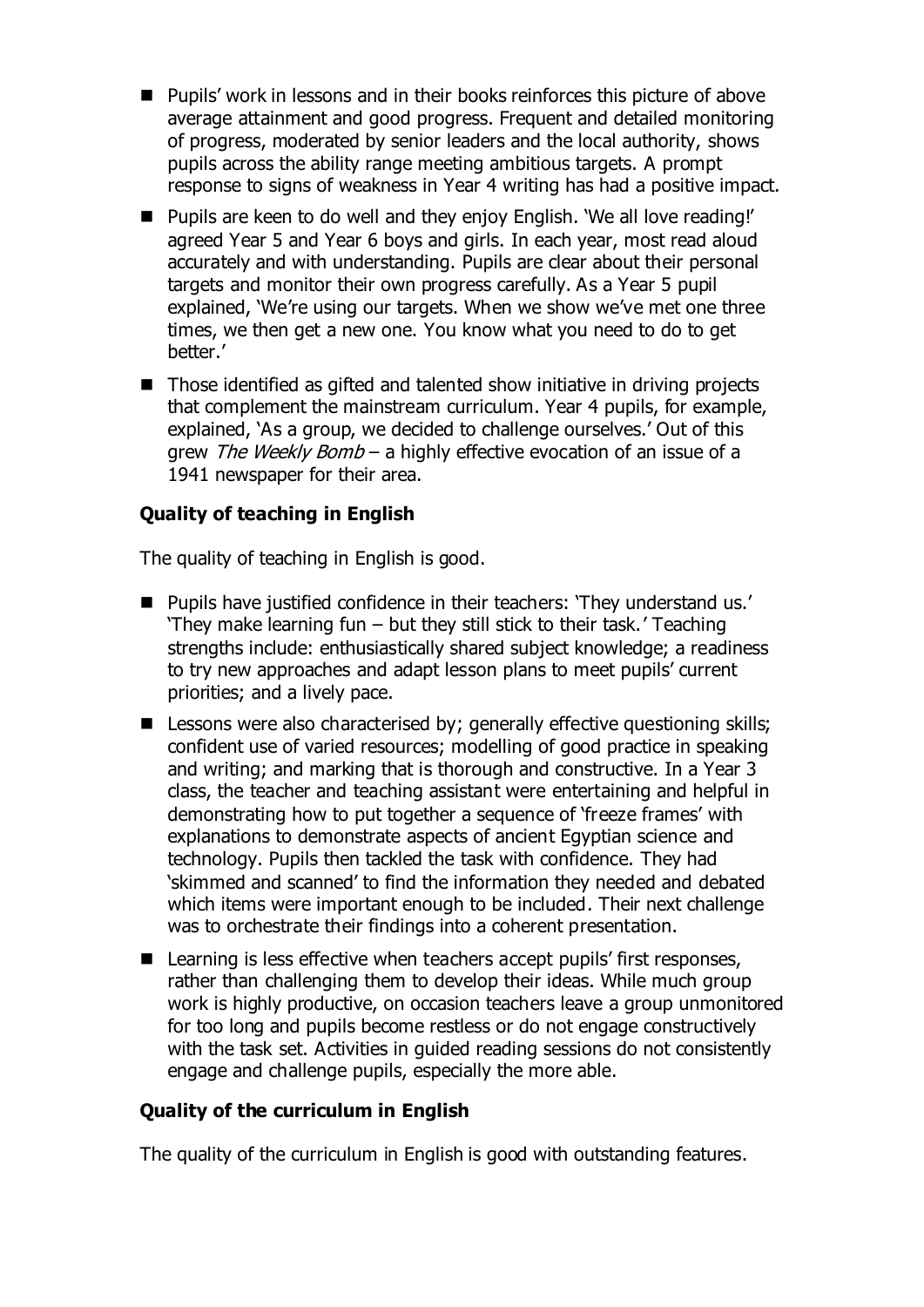- The still-evolving curriculum is a particular strength. Care is taken to cover National Curriculum requirements within a lively and flexible approach that has been shaped by the need to engage boys in reading and writing. The school's *Hooks and Outcomes* format is accessible to all pupils, combining development of literacy skills with opportunities for creative work in a range of media, including film and animation. Pupils' books show responses to a variety of texts and work in a range of genre.
- A theme-based approach promotes pupils' appreciation of the importance of literacy skills across subjects. Pupils take for granted that choice of vocabulary, sentence structure, spelling and punctuation are keys to success in all subjects. Whole-school reading initiatives and awards have successfully motivated pupils across the ability and age range. Many units of study, such as 'Training a dragon', successfully combine reading, extended writing, drama, animation and film-making.
- $\blacksquare$  The mainstream curriculum is exceptionally well complemented by trips and expeditions, collaboration with practitioners – journalists, writers and theatre groups – and the involvement of parents and other adults. Input by a father with space science expertise has been especially successful in stimulating discussion and writing.

### **Effectiveness of leadership and management in English**

The effectiveness of leadership and management in English is good.

- With strong support from governors, you and your deputy promote a persuasive and ambitious vision for English. A focus on teaching is driving improvement. Systematic monitoring sets priorities for staff development and for action to tackle underachievement. Morale is strong.
- The two subject leaders communicate well-informed enthusiasm and a practical as well as creative approach to curriculum development both of English as a discrete discipline and of literacy across subjects. They model good practice in their teaching and use of assessment and in their openness to new ideas and resources to enhance the curriculum.

#### **Areas for improvement, which we discussed, include:**

- $\blacksquare$  ensuring that:
	- $-$  all pupils are actively and constructively involved when working in groups
	- guided reading activities consistently both engage and challenge pupils.

I hope that these observations are useful as you continue to develop English in the school.

As explained previously, a copy of this letter will be published on the Ofsted website. It may be used to inform decisions about any future inspection. A copy of this letter is also being sent to your local authority.